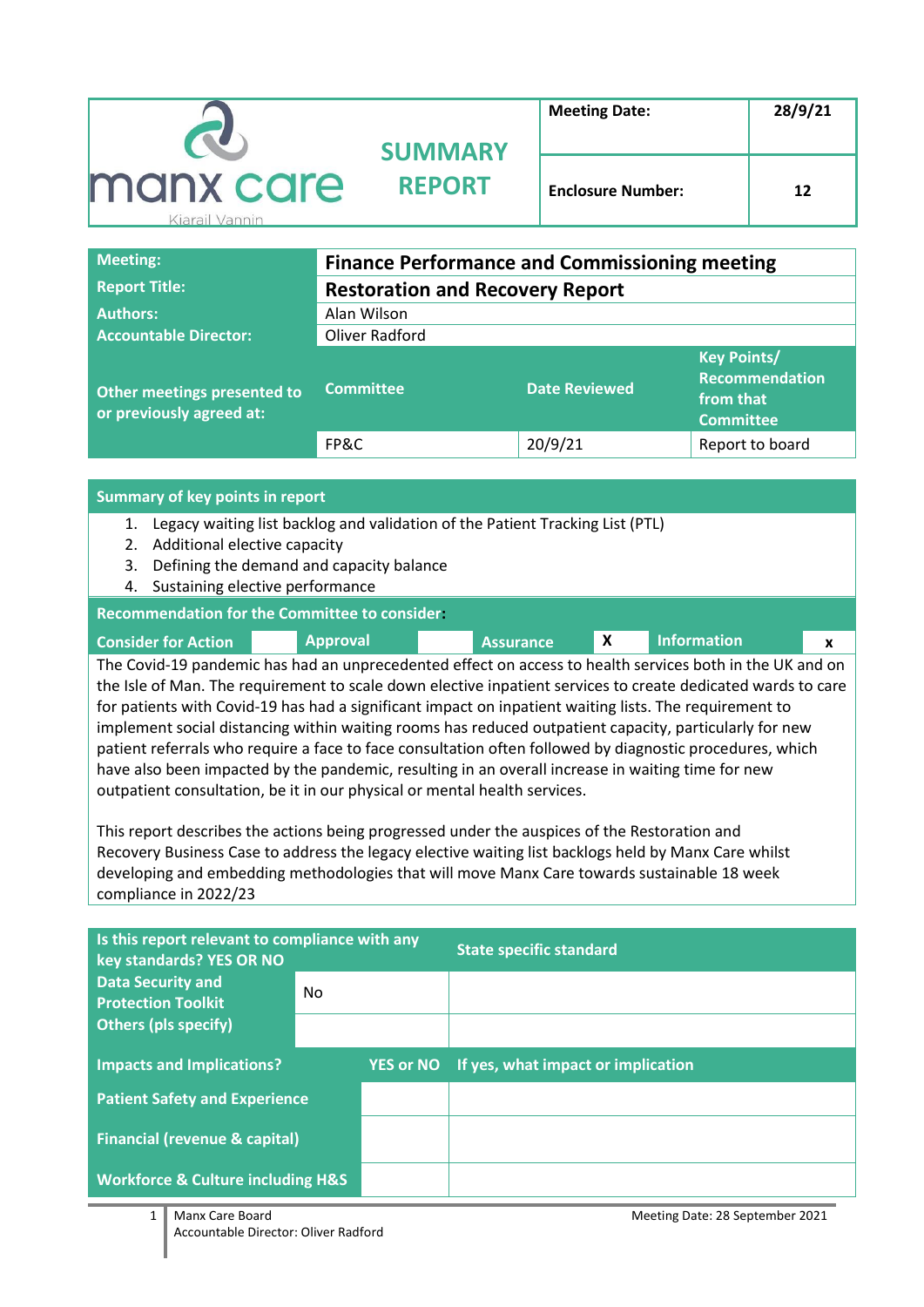| <b>Equality, Diversity &amp; Inclusion</b> |  |
|--------------------------------------------|--|
| <b>Legal</b>                               |  |
|                                            |  |

# **Title Name of Report**

# **Restoration and Recovery Report**

#### **Section 1: Analysis and supporting detail**

#### **Background**

The Covid-19 pandemic has had an unprecedented effect on access to health services both in the UK and on the Isle of Man. The requirement to scale down elective inpatient services to create dedicated wards to care for patients with Covid-19 has had a significant impact on inpatient waiting lists. The requirement to implement social distancing within waiting rooms has reduced outpatient capacity, particularly for new patient referrals who require a face to face consultation often followed by diagnostic procedures, which have also been impacted by the pandemic, resulting in an overall increase in waiting time for new outpatient consultation, be it in our physical or mental health services.

The emerging recovery and restoration work streams are;

- 1. Legacy waiting list backlog and validation of the Patient Tracking List (PTL)
- 2. Additional elective capacity
- 3. Defining the demand and capacity balance
- 4. Sustaining elective performance

### **Supporting detail**

1. Legacy waiting list backlog and validation of the Patient Tracking List (PTL)

The trust currently has a non -cancer Patient Tracking List of 46000 live referrals. This value needs to be validated and we have begun discussion with Medefer Ltd to understand how we can undertake the safe administrative and as necessary clinical validation of the non-cancer PTL. The following data ask has been submitted to Manx Care BI which will inform the non-cancer PTL validation strategy.

- Total PTL of non-pathway, non-admitted, last event referral received, patients split by specialty and weeks waiting from referral date
- Unique reference to the patient, speciality, booked or un-booked with appointment date
- % completeness of mobile phone numbers for your patients on PAS
- % completeness of email addresses for your patients on PAS
- % completeness of email *and* mobile phone number

The above data set when applied to the Manx Care non-cancer PTL through validation will inform the stratification of the PTL as per the table below. In Practice when validation comments are updated the PTL category letter and sub-specialty will precede the comments (*this illustrative example is from a Urology Pathway).* 

| Category name/Validation | PTL      |
|--------------------------|----------|
| comment                  | Category |
| <b>Needs TCI</b>         |          |
| Has TCI                  |          |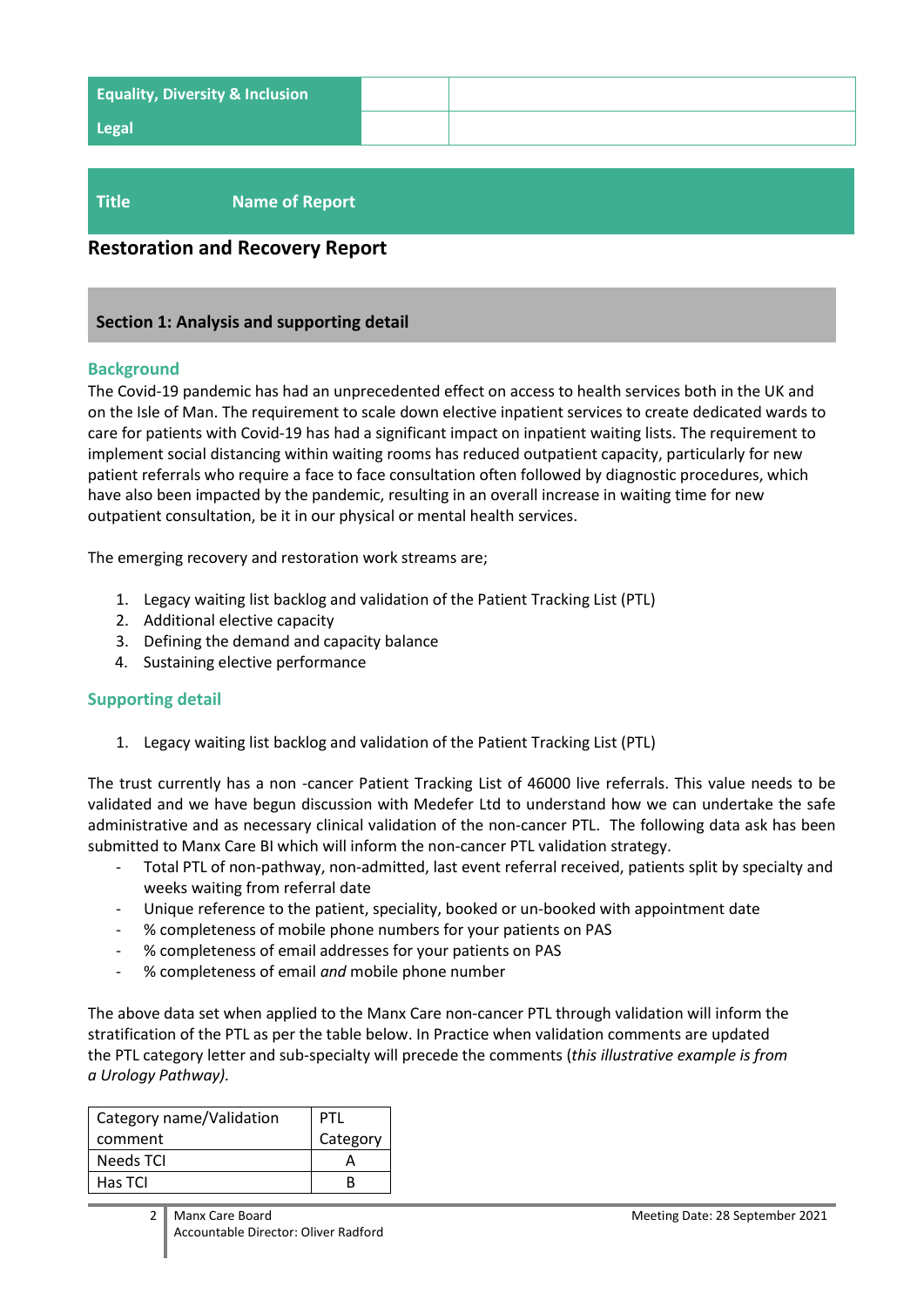| Needs f2f OPA              | C            |
|----------------------------|--------------|
| Has f2f OPA within 4 weeks | D            |
| Has f2f OPA within 8 weeks | F            |
| Has f2f OPA 9 weeks +      | F            |
| Needs telephone OPA        | G            |
| Has telephone OPA within 4 | н            |
| weeks                      |              |
| Inactive                   |              |
| Outsourced                 | $\mathbf{I}$ |
| Needs/Has radiology        | к            |
| Needs/Has Flexi            |              |
| Needs/Has Cystometrogram   | м            |
| Needs/Has                  | N            |
| Videocystometrography      |              |
| Needs/Has clinical/MDT     |              |
| review                     |              |

### 2. Additional, Elective Capacity

In order to address two areas of concern within the elective procedure backlog Manx Care have approach 18weeek Ltd

Manx Care are engaging with 18weeks Ltd to deliver 560 Colonoscopies, Flexible Sigmoidoscopies and OGDs between October 2021 and 31<sup>st</sup> March 2022. The aforementioned activity will be undertaken in weekend sessions at a rate of circa 48 procedures per weekend.

Manx Care are engaging with 18weeks Ltd to commence the undertaking of between 600 and 1200 Cataract procedures on circa 600 patients between October 2021 and 31<sup>st</sup> March 2022. The aforementioned activity will be undertaken in weekend sessions at a rate of circa 80 procedures per weekend.

Manx Care currently have circa 5000 patient awaiting a 1<sup>st</sup> outpatient appointment. To address this situation Manx Care have engaged Medefer Ltd

As shown in the table below Manx Care are engaging with Medefer Ltd to undertake 4215 new outpatient virtual  $1<sup>st</sup>$  outpatient appointments and the resultant virtual follow-up outpatient appointments between October 2021 and 31<sup>st</sup> March and May 31<sup>st</sup> 2022 respectively. *(Due to the challenges of forecasting new to follow-up demand Manx Care have inserted 2 and 4 month activity break clause to prevent any overspend of the Restoration and Recovery financial allocation to this work stream).*

| <b>BACKLOG</b>                                                                              |      |      |     |     |     |     |      |  |  |
|---------------------------------------------------------------------------------------------|------|------|-----|-----|-----|-----|------|--|--|
| Cardio<br>Pain<br><b>Specialty</b><br>Ortho<br><b>ENT</b><br>Gastro<br><b>Neuro</b><br>Resp |      |      |     |     |     |     | Derm |  |  |
| <b>New Outpatients</b>                                                                      | 963  | 1296 | 473 | 686 | 164 | 231 | 402  |  |  |
| <b>Follow Up Outpatients</b>                                                                | 1059 | 1134 | 473 | 601 | 180 | 198 | 277  |  |  |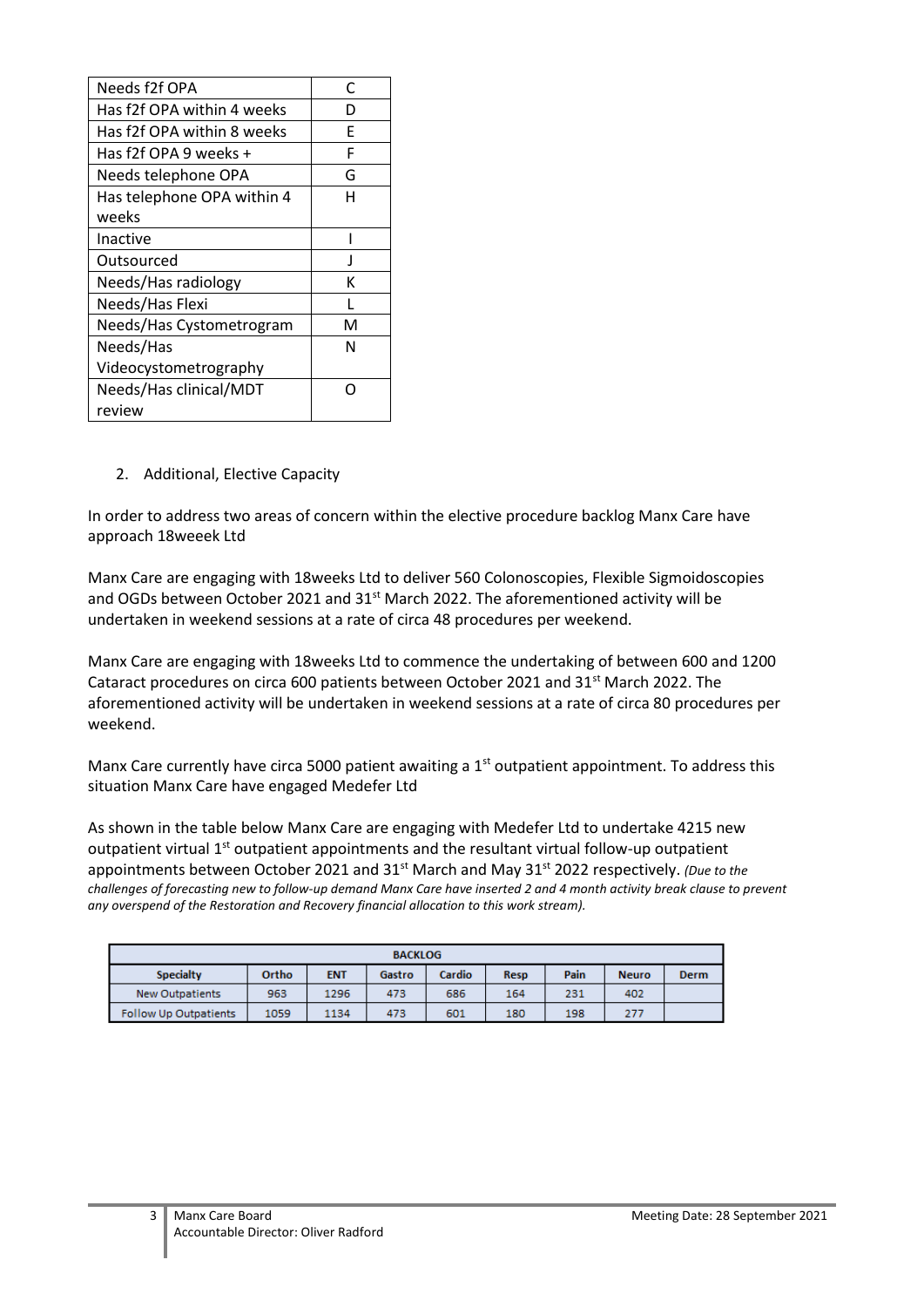The Mederfer Ltd activity planning assumptions are based on the expected delivery of reductions in OPD attendances as set out in the table below:

|                                              | <b>ORTHO</b> | <b>ENT</b> | <b>GASTRO</b> | <b>CARDIO</b> | <b>RESP</b> | <b>PAIN</b> | <b>NEURO</b> | <b>DERM</b> |
|----------------------------------------------|--------------|------------|---------------|---------------|-------------|-------------|--------------|-------------|
| <b>First Medefer Review Patient Outcomes</b> |              |            |               |               |             |             |              |             |
| Discharge to GP                              | 40%          | 18%        | 8%            | 18%           | 10%         |             | 15%          |             |
| <b>Refer to OPD</b>                          | 30%          | 12%        | 12%           | 12%           | 20%         |             | 25%          |             |
| <b>Enter Virtual hospital</b>                | 30%          | 70%        | 80%           | 70%           | 70%         |             | 60%          |             |
| <b>Virtual Hospital Patient Outcomes</b>     |              |            |               |               |             |             |              |             |
| Discharge to GP                              | 60%          | 35%        | 65%           | 65%           | 50%         |             | 35%          |             |
| <b>Refer to OPD</b>                          | 40%          | 65%        | 35%           | 35%           | 50%         |             | 65%          |             |
| Overall % reduction in OPD attendance        | 58%          | 43%        | 60%           | 64%           | 45%         | <b>TBC</b>  | 36%          | <b>TBC</b>  |

#### 3. Defining Demand and Capacity Balance

As we move forward Manx Care will wish to confirm its substantive capacity in order to accurately identify all capacity gaps requiring mitigation. The elective outpatient delivery model below illustrates one way in which our elective delivery values can be updated and adjusted to ensure compliance with patient experience, activity and financial contribution expectations.

| 1 clinic every Friday pm                             | rolling<br>count of<br>clinics                | rolling<br>count of<br>clinics                    | rolling<br>count of<br>clinics                     | rolling<br>count of<br>clinics                     | rolling<br>count of<br>clinics                     | rolling<br>count of<br>clinics                     | rolling<br>count of<br>clinics                     | rolling<br>count of<br>clinics                     | rolling<br>count of<br>clinics                     |
|------------------------------------------------------|-----------------------------------------------|---------------------------------------------------|----------------------------------------------------|----------------------------------------------------|----------------------------------------------------|----------------------------------------------------|----------------------------------------------------|----------------------------------------------------|----------------------------------------------------|
| number of clinics expected<br>per annum              | number<br>of clinics<br>expected<br>wk 1 to 6 | number<br>of clinics<br>expected<br>wk 7 to<br>12 | number<br>of clinics<br>expected<br>wk 13 to<br>18 | number<br>of clinics<br>expected<br>wk 19 to<br>24 | number<br>of clinics<br>expected<br>wk 24 to<br>29 | number<br>of clinics<br>expected<br>wk 30 to<br>35 | number<br>of clinics<br>expected<br>wk 36 to<br>41 | number<br>of clinics<br>expected<br>wk 42 to<br>47 | number<br>of clinics<br>expected<br>wk 48 to<br>52 |
| 42                                                   | 5                                             | 5                                                 | 5                                                  | 5                                                  | 5                                                  | 5                                                  | 5                                                  | 5                                                  | $\overline{2}$                                     |
| number of clinics expected<br>to be booked per annum | number<br>of clinics<br>booked<br>$wk$ 1 to 6 | number<br>of clinics<br>booked<br>wk 7 to<br>12   | number<br>of clinics<br>booked<br>wk 13 to<br>18   | number<br>of clinics<br>booked<br>wk 19 to<br>24   | number<br>of clinics<br>booked<br>wk 24 to<br>29   | number<br>of clinics<br>booked<br>wk 30 to<br>35   | number<br>of clinics<br>booked<br>wk 36 to<br>41   | number<br>of clinics<br>booked<br>wk 42 to<br>47   | number<br>of clinics<br>booked<br>wk 48 to<br>52   |
| 42                                                   | 6                                             | 4                                                 | 5                                                  | $\overline{0}$                                     | $\overline{0}$                                     | $\overline{0}$                                     | $\overline{0}$                                     | $\overline{0}$                                     | $\overline{0}$                                     |
| template                                             | 4 news                                        |                                                   |                                                    |                                                    |                                                    |                                                    |                                                    |                                                    |                                                    |
| Template                                             | 7 follow-ups                                  |                                                   |                                                    |                                                    |                                                    |                                                    |                                                    |                                                    |                                                    |
| likely DNA numbers                                   | 1 new 1 $f/\upmu$                             |                                                   |                                                    |                                                    |                                                    |                                                    |                                                    |                                                    |                                                    |
| net new activity per clinic                          | 3                                             |                                                   |                                                    |                                                    |                                                    |                                                    |                                                    |                                                    |                                                    |
| net folllow up activity per<br>clinic                | 6                                             |                                                   |                                                    |                                                    |                                                    |                                                    |                                                    |                                                    |                                                    |
| net new income per clinic                            | £624 (£208 per new)                           |                                                   |                                                    |                                                    |                                                    |                                                    |                                                    |                                                    |                                                    |
| net f/up income per clinic                           | £564 (£94 per f/up)                           |                                                   |                                                    |                                                    |                                                    |                                                    |                                                    |                                                    |                                                    |
| annual income per annum                              | £49,896 (1188 x 42)                           |                                                   |                                                    |                                                    |                                                    |                                                    |                                                    |                                                    |                                                    |
| cost of clinic per annum                             | £25,000                                       |                                                   |                                                    |                                                    |                                                    |                                                    |                                                    |                                                    |                                                    |
| Profit                                               | £24,896                                       |                                                   |                                                    |                                                    |                                                    |                                                    |                                                    |                                                    |                                                    |
| av contribution margin per<br>pt                     | £20.95                                        |                                                   |                                                    |                                                    |                                                    |                                                    |                                                    |                                                    |                                                    |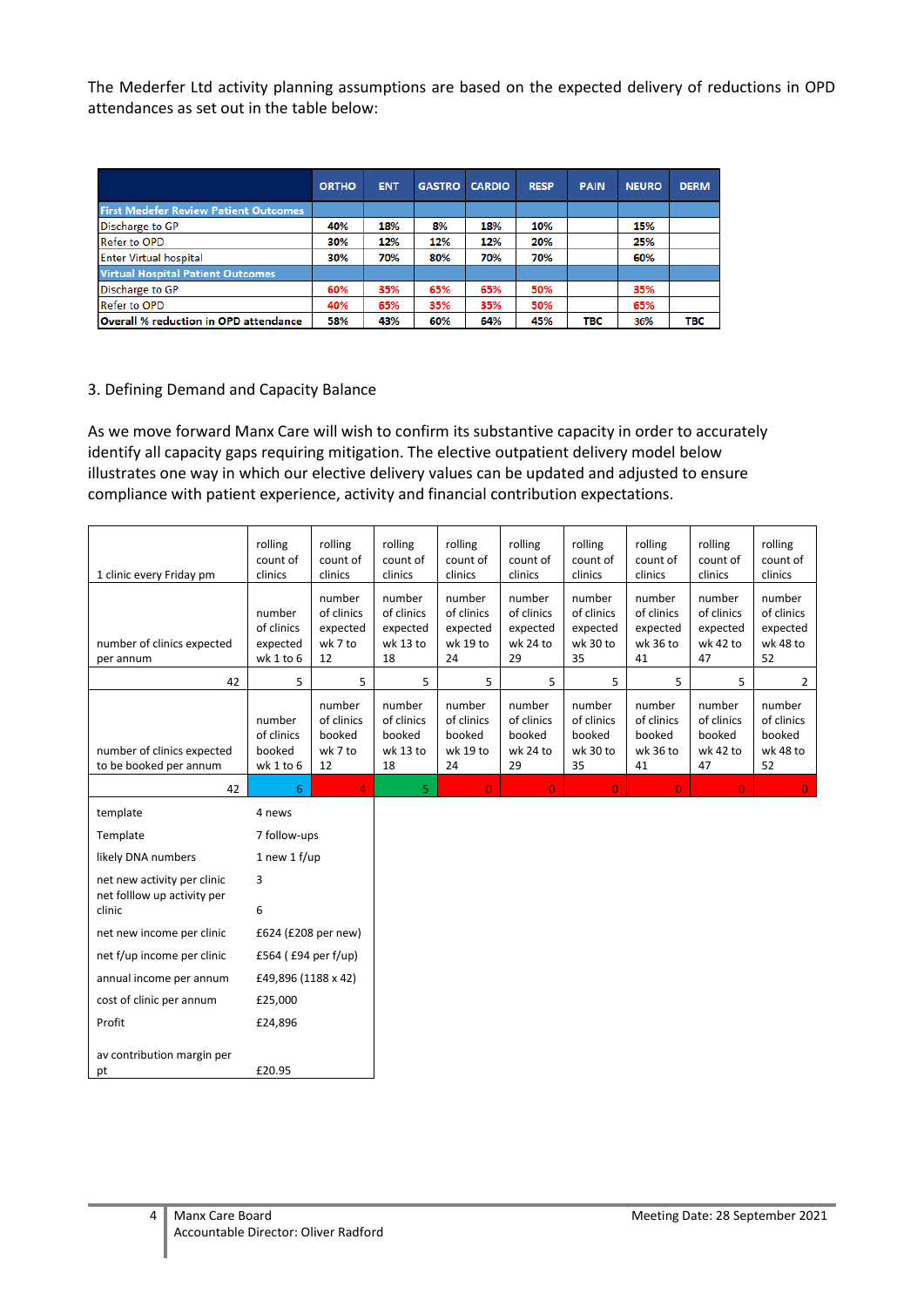### 4. Sustaining Elective Performance

We plan to develop an elective pathway role aimed at ensuring all patients are supported throughout their non-cancer elective pathway by applying the metrics described below (or similar) with post holders utilising their understanding of the job planned Direct Clinical Care (DCC) sessions to support each specialty in delivering contracted activity within budget.

- Agreed DCC outpatient clinic sessions job planned over the following 18 weeks
- Agreed DCC diagnostic sessions job planned over the following 18 weeks
- Agreed DCC day case/inpatient operating sessions job planned over the following 18 weeks
- Agreed 3 day working turnaround for approval of referrals via e-referral platform
- Agreed new outpatient horizons (e.g.  $6 9$  weeks)
- Agreed follow up diagnostic horizon (e.g. 10-11 weeks)
- Agreed follow up outpatient horizon (e.g. 12-14 weeks)
- Agreed routine operating horizon (e.g. 14-18 weeks)

# **Section 2: Risks**

*.*

2.1 There are emerging risks around the unpredictability of the winter weather though Manx Care have shared flight business continuity options with 18 weeks and indicated that only service delivery impediments directly attributable to Manx Care will incur attendance fees from third party providers.

Manx Care have endeavoured negotiate contracts to ensure 18weeks Ltd and Medefer Ltd shares as much equity with the Manx Care restoration and recovery plan as possible. Specifically operational leads have been consulted in the agreement of the specialty level patient outcome measures.

The Manx Care Operational Team have developed detailed Operational Resilience Plans for the 18 weeks Endoscopy and Cataract work streams. These plans will sit alongside the 18 weeks Mobilisation plan.

# **Section 3: Assurance** *(please complete as far as is possible)*

# **Benchmarking**

- 3.1 All Third parties will be working to specialty specific guidelines. For example the 18 weeks Consultants undertaking the additional Endoscopies, Flexi sigmoidoscopies and OGDs will work to Joint Advisory Group) JAG standards.
- 3.2 Specialty outcomes have been agreed and captured within the relevant contract.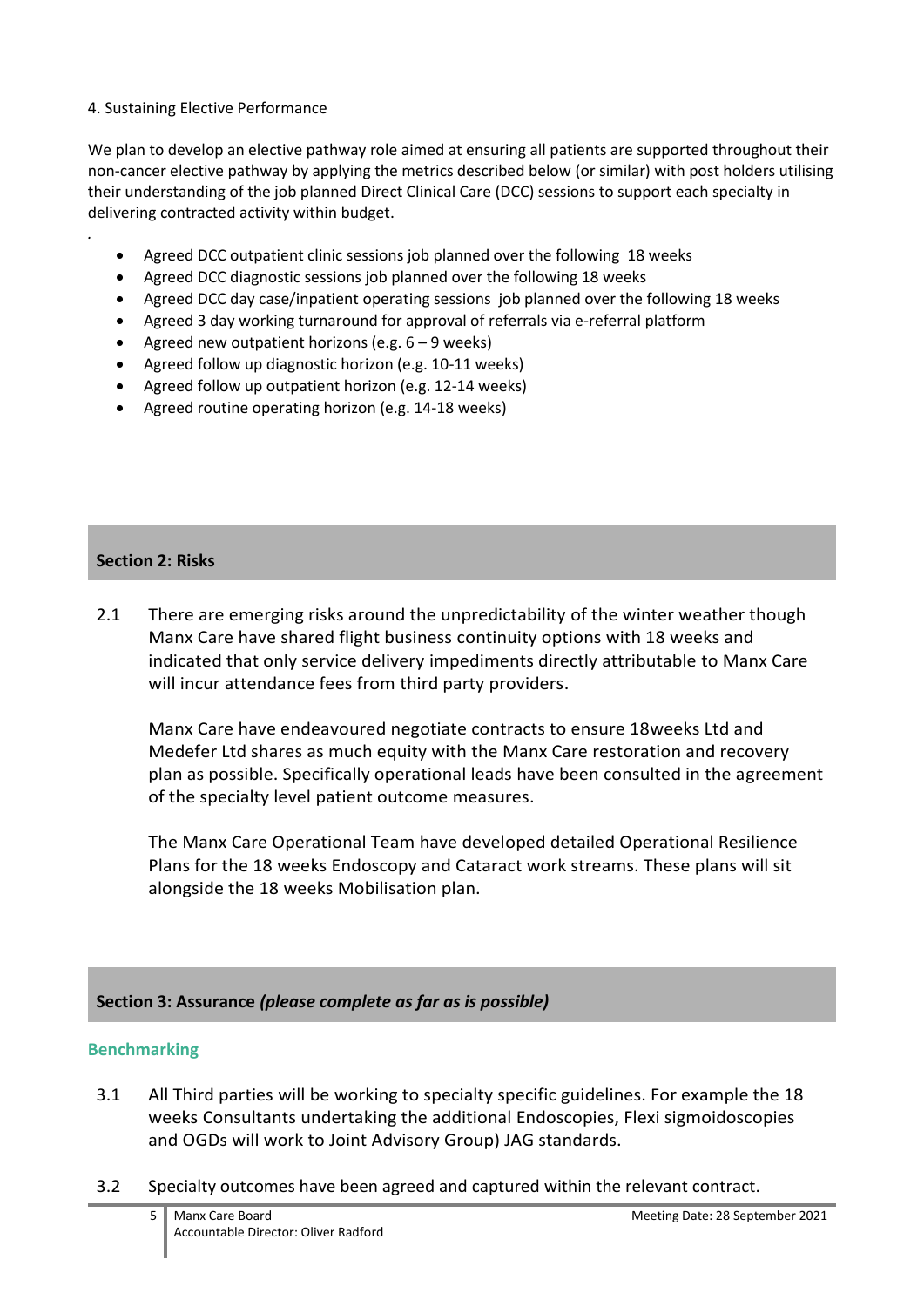# **Triangulation**

3.4 We will monitor the activity undertaken by our third party partners as detailed above this allied to the PTL house keeping will enable a clear performance trajectory to be developed.

### **Engagement**

3.5 Manx Care Head of Communication has been briefed and is developing a communications strategy to describe the additional activity plan to the Manx Care workforce and wider community.

Elective Activity Management Models have been shared with key internal stakeholders.

### **Section 4: Implications** *(please complete as far as is possible)*

### **Strategic Aims**

4.1 The Restoration and Recovery work stream aims to right size the Manx Care waiting list whilst simultaneously quantifying any deficits in capacity post confirmation that substantive elective capacity is being optimised.

### **Equalities, diversity and inclusion**

4.2 No equality, diversity and inclusion impacts have been identified.

### **Culture and People**

4.3 There is a need to ensure that the transformation agenda acknowledges the nuances of the Isle of Man health economy whilst embracing any shared learning opportunities from for example third party provider work patterns.

It is envisaged that amongst other emerging factors a conflation of the redefinition of substantive capacity with the resizing of any capacity gaps will lead a sustainable waiting of less than 10 % of annual activity.

### **Integration**

4.4 Both of the Third Party Organisations that Manx Care have engaged with to support the Restoration and Recovery Plan have allocated dedicated support and have commenced weekly project meetings